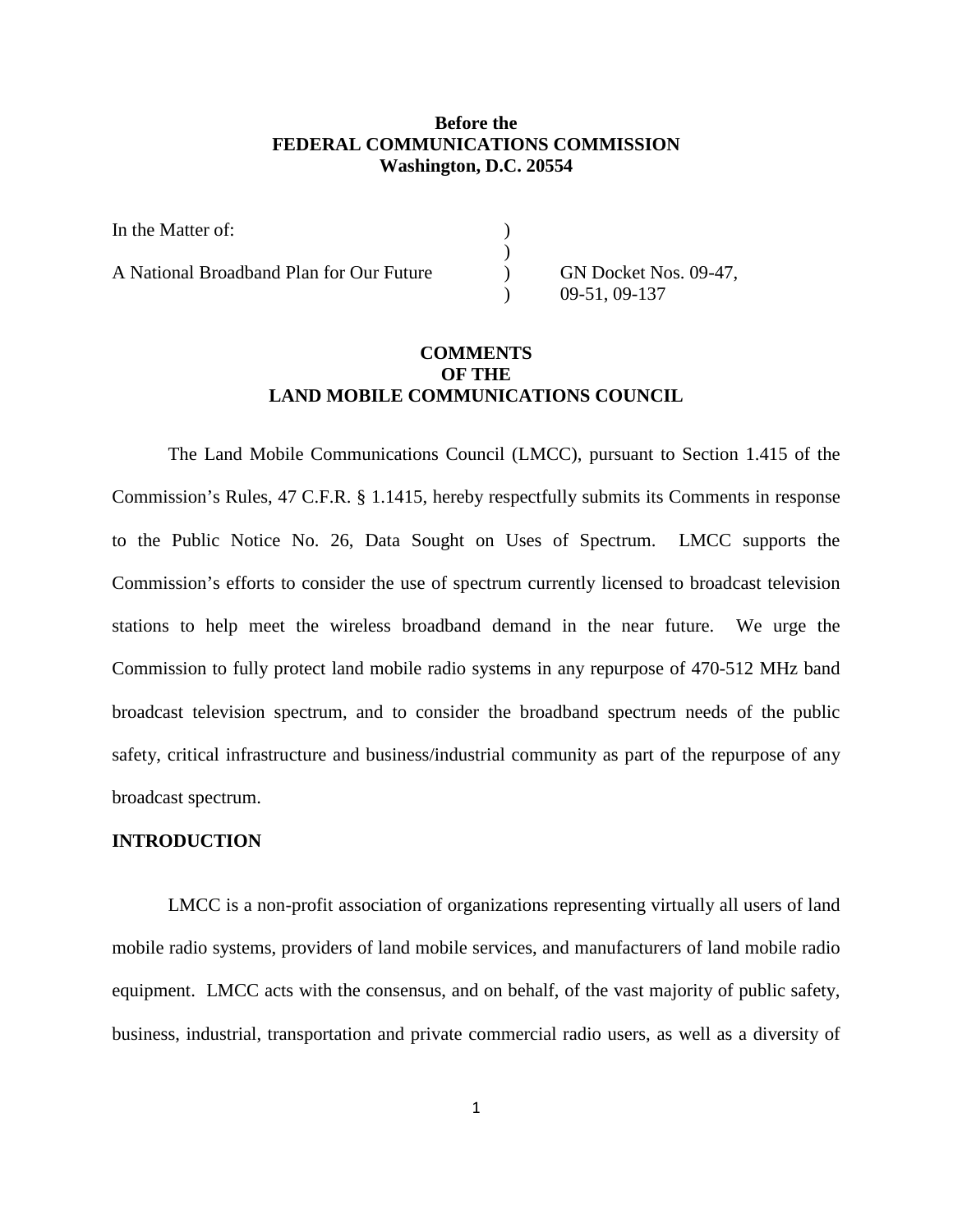land mobile service providers and equipment manufacturers. Membership includes the following

organizations:

- American Association of State Highway and Transportation Officials (AASHTO)
- American Automobile Association (AAA)
- American Petroleum Institute (API)
- Association of American Railroads (AAR)
- Association of Fish and Wildlife Agencies (AFWA)
- Association of Public-Safety Communications Officials-Int'l, Inc. (APCO)
- Aviation Spectrum Resources, Inc. (ASRI)
- Central Station Alarm Association (CSAA)
- Enterprise Wireless Alliance (EWA)
- Forest Industries Telecommunications (FIT)
- Forestry-Conservation Communications Association (FCCA)
- Intelligent Transportation Society of America, Inc. (ITSA)
- International Association of Fire Chiefs (IAFC)
- International Municipal Signal Association (IMSA)
- MRFAC, Inc. (MRFAC)
- National Association of State Foresters (NASF)
- PCIA The Wireless Infrastructure Association (PCIA)
- Telecommunications Industry Association (TIA)
- United Telecom Council (UTC)

## **COMMENTS**

Emerging applications for broadband communications are increasingly being recognized not only by consumers and commercial service providers, but also by public safety and government services at all levels of government, both private and public utility companies, transportation companies and private enterprise businesses and institutions. This is the same member base that LMCC serves today to enable and coordinate their wireless communications needs. Historically, LMCC has focused on the land mobile communications needs of our members. However, as our members supplement their land mobile, primarily voice communications with high speed data and broadband communications to address their high speed data, image and video transfer requirements, we recognize that we can similarly assist our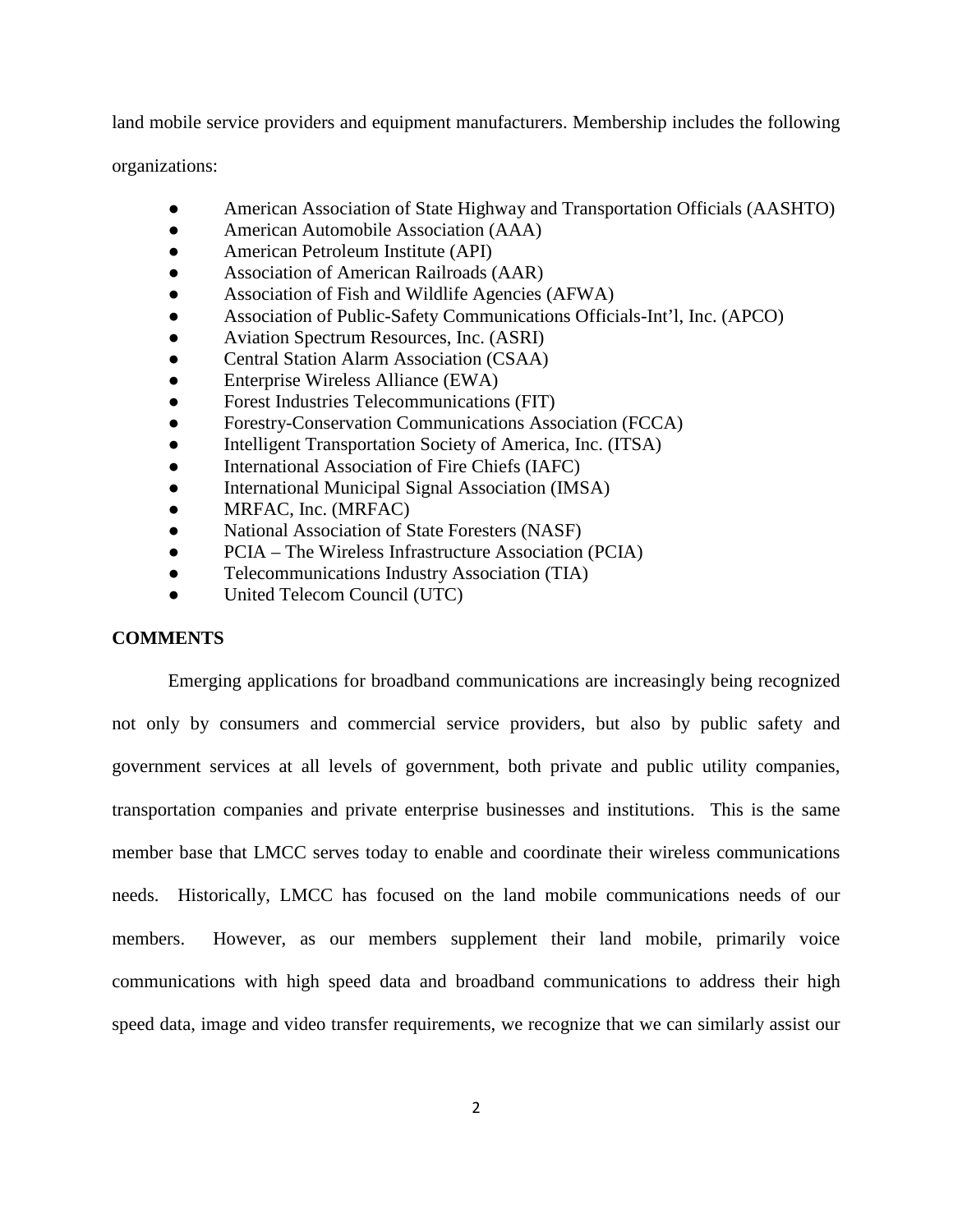diverse user community in enabling the broadband communications systems that will help meet their advanced communications needs.

LMCC applauds the Commission for reviewing various spectrum bands in an effort to find more spectrum for broadband applications, and releasing this Public Notice specifically addressing the questions related to the repurposing of the television broadcast spectrum. While we support the repurposing of existing broadcast spectrum, we are concerned about potential interference by highly mobile broadband devices to the numerous land mobile systems populating the 470-512 MHz band (TV channels 14-20) in eleven major metropolitan areas across the country. LMR users include our largest cities' public safety agencies, government services, utility companies and enterprises and businesses. Beyond being essential for mission critical police, fire and EMS voice and data communications, these LMR operations enable important services to citizens, enhance economic growth, and provide greater safety and efficiency for the licensees' mobile workers. We urge the Commission to fully protect all land mobile radio systems in the 470-512 MHz band as it considers any repurposing of the broadcast television spectrum.

LMCC also urges the Commission to consider not only the broadband spectrum needs of commercial service providers in these proceedings but also the spectrum needs of the public safety, government services, critical infrastructure and business/industrial community in developing wireless broadband applications that meet their higher level requirements. LMCC members are conducting a study of broadband requirements and applications that are not met by commercial service providers. Recognizing that the Commission seeks quantifiable spectrum needs, LMCC is also including projections of how much broadband spectrum will be needed, beyond the public safety broadband requirements, in our study. We will develop a report of